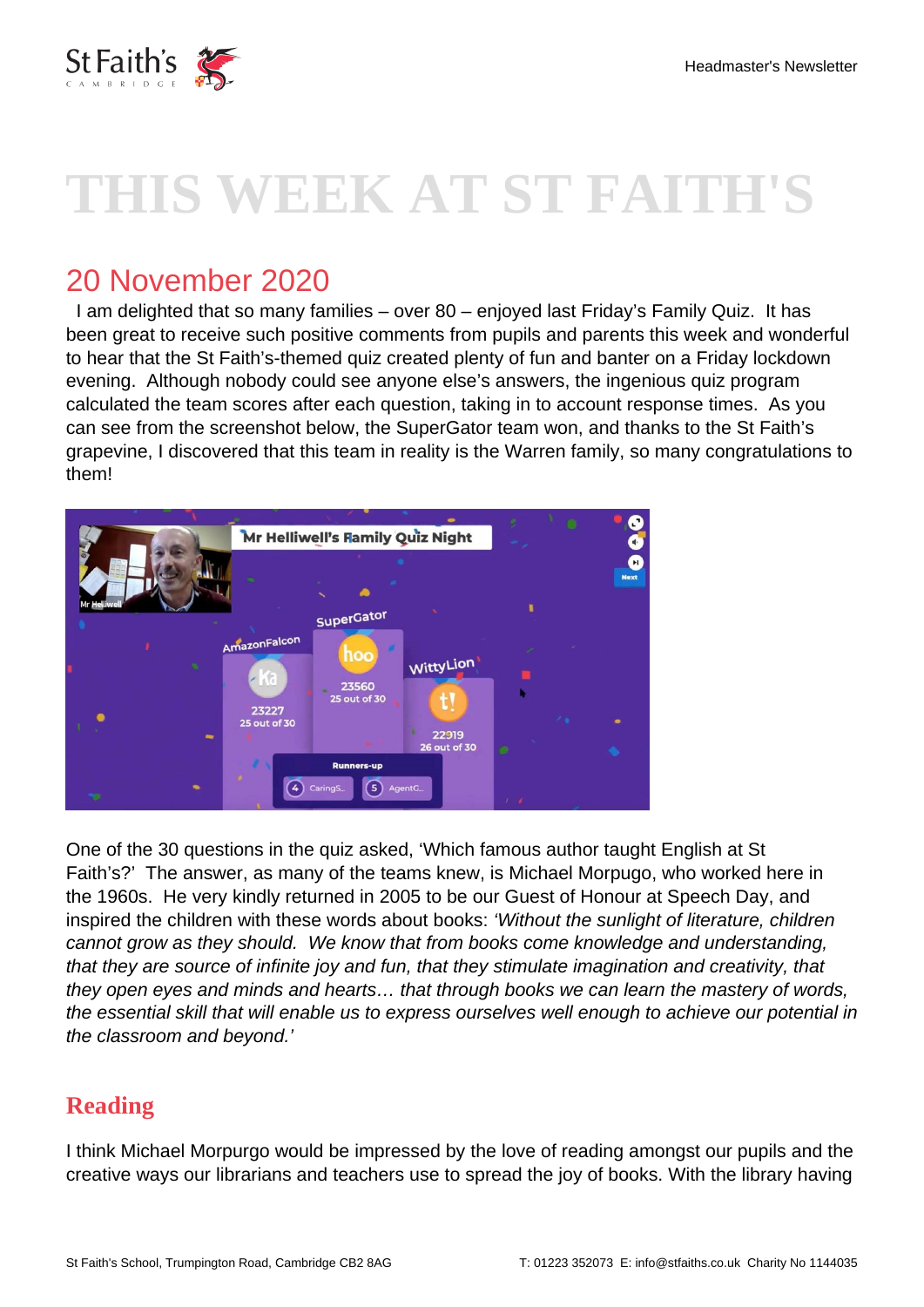been re-purposed as a music room this term, Miss Johnson and Mrs Warren are joining English lessons virtually to discuss the latest books available and read stories together. I know from speaking to the children just how much they have enjoyed these online library sessions. In recognition of last week's Remembrance events Miss Johnson compiled a recommended book list for all reading levels which covered World Wars I and II as well as modern conflicts. If you are looking for book inspirations for Christmas presents this [could be a good place to start.](https://www.stfaiths.co.uk/wp-content/uploads/2020/11/Remembrance-Day-Books-2020.pdf)

This week, Miss Johnson has produced this recommended book list, to complement National Anti-Bullying Week.

[View the Book List](https://www.stfaiths.co.uk/wp-content/uploads/2020/11/Anti-Bullying-Week-2020.pdf)

# **Anti-bullying Assembly**

Reducing conflict was high on the agenda this week. 'We're all a piece in the puzzle, and together, we're united against bullying', was the common message in the Year 3 to 8 assemblies, in recognition of national Anti-Bullying Week. Tutor groups participated in interactive assemblies as they discussed the impact of bullying and the role each and every member of our community can play in coming together to make a difference. [Pupils in Years 3](https://www.youtube.com/watch?v=e8e7NRIk4AA&feature=youtu.be) [to 6 watched this video to conclude their assemblies, w](https://www.youtube.com/watch?v=e8e7NRIk4AA&feature=youtu.be)[hile those in Years 7 and 8 watched this](https://www.youtube.com/watch?v=DOeRmP3XRHg&feature=youtu.be) [video.](https://www.youtube.com/watch?v=DOeRmP3XRHg&feature=youtu.be)



# **Multi Coloured Sock Swap**

In support of Anti-Bullying Week, Latham kicked off the first of the house charity fundraisers on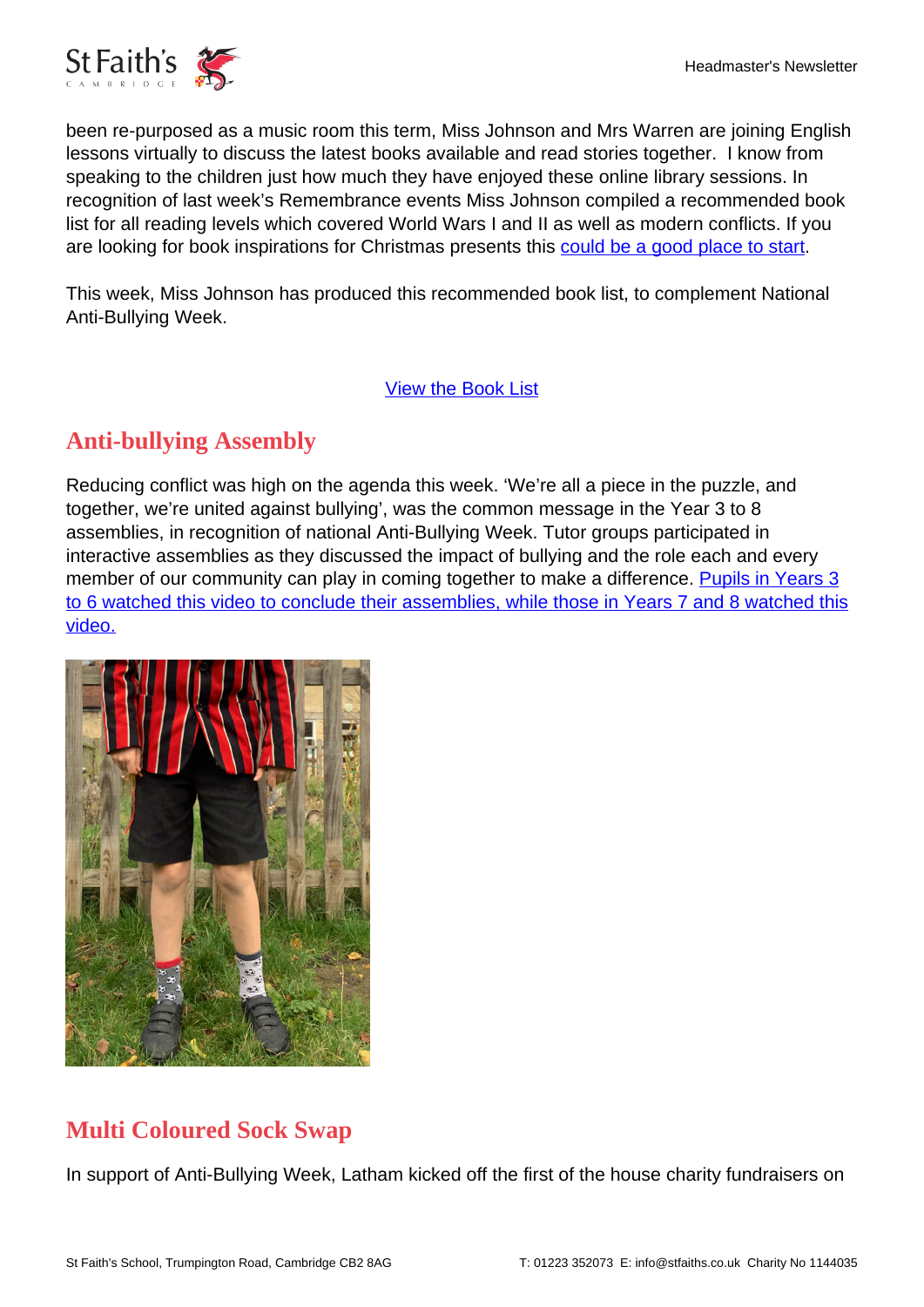

Thursday with the ever popular Multi Coloured Sock Swap. A wide range of bright and beautiful socks were on display across the school as pupils paid £2 to replace their normal uniform with bright, mismatched socks. The funds raised £711.65 and will be sent to support Blue Smile, a charity working across Cambridgeshire that supports the mental wellbeing of children.

#### **1DH Assembly**

On Wednesday morning it was the turn of 1DH to entertain their fellow pupils and parents via Teams with the story of Noah's Ark. Their assembly wove speech, acting, music and dance to tell the story, including a hearty rendition of 'The Animals Went in Two by Two'. Well done to 1DH for your confident presentation and for remembering all your lines and actions so well.

https://youtu.be/mzrJaPpjnEk

## **Pre Prep Activities**

Lunchtime extra-curricular activities in Pre Prep have been very popular this term and include chess, netball, science, art, construction and maths to name but a few. During the Think, Create, Colour activity, children have been learning about Diwali, the Hindu festival of light, and designing Rangoli patterns using chalk and felt tips. Meanwhile in the Super Science club, wonderful structures have been constructed using spaghetti and marshmallows. The children have also made gliders and paper aeroplanes and tested the absorbency of various materials. In Maths Club, the children have enjoyed a variety of strategic challenges and number games, and in Construction Club on the Southfield deck the children collaborated creativity in building structures using a variety of materials including Lego, Meccano and much more!

#### **Art Enrichment Day**

The Year 8 Art Enrichment group have been busy preparing for their upcoming senior school scholarship assessments. They have focused on still life study in pencil, continued work on their self-portraits in oil paint, and learnt a new technique of dry-etch sketching. I always feel more relaxed after visiting the Art Department and seeing children absorbed in their work, with the sound of paintbrushes on paper as classical music wafts through the rooms.

#### **Virtual Tour of David Parr House**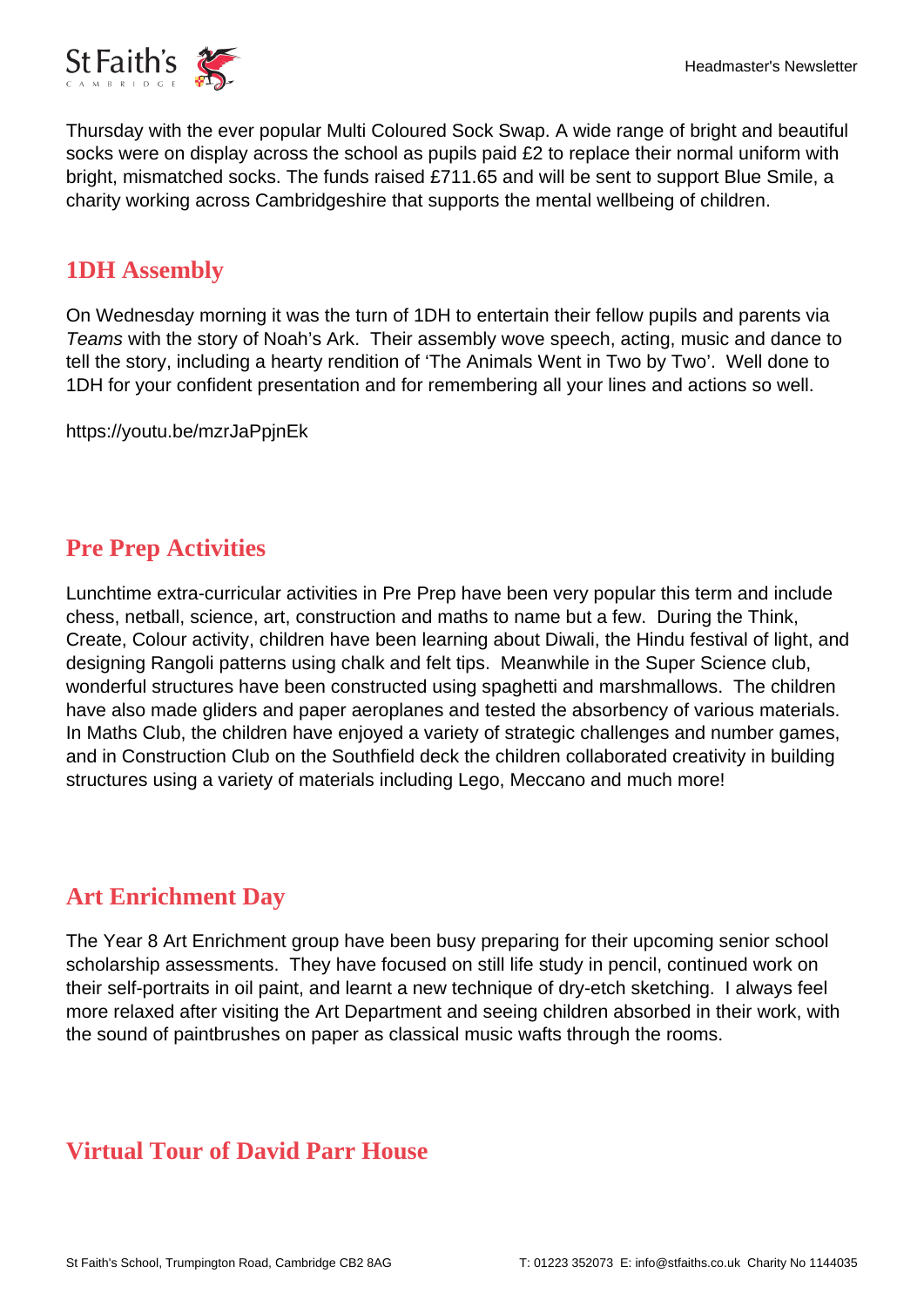

To support their Art project on William Morris, Year 7 experienced a virtual tour of David Parr's house, which according to Country Life magazine is, 'A modest terrace house at 186 Gwydir Street, Cambridge which preserves an extraordinary series of interiors.' David Parr was a working-class Victorian decorative artist who learnt his skills painting houses and churches with designs created by some of the best architects and designers in the country, including George Frederick Bodley, William Morris and Charles Eamer Kempe. Over 40 years, David Parr decorated his own terraced home in the style of the grand interiors he worked on every day. You can learn more about the works of David Parr [here.](https://davidparrhouse.org/) The tour was a wonderful opportunity for Year 7 to see and experience a time capsule of the Arts and Craft movement.

## **Old Fidelian Watch-Maker**

We were thrilled to introduce one of our Year 8 Engineering classes to Old Fidelian and cofounder of Bremont Watches, Giles English, on Thursday. Giles attended St Faith's in the 1980s (he was in Bentley). He commented that he was shy and struggled when he joined but once dyslexia was diagnosed and the right assistance was provided, 'the school made me'. Giles and his brother, Nick, founded Bremont Watches in 2002 when they combined their love and passion for engineering and aviation to set up a British watch-making firm. Their brand has grown to be a world-leader in the luxury watch market and with the release of a new limited edition range this week, Giles got in touch to share his love of Engineering with the school that kicked it all off for him. The Year 8 pupils were enthralled by Giles' stories of aviation adventure and loved hearing about the intricacies and precision engineering of watch-making. Giles was bombarded by questions including, 'Have you had to do any major re-designs if a watch doesn't work?' To which Giles answered, 'Yes, every watch design goes through multiple design, build, test, redesign stages'. 'How many parts are there in a watch?' 'Basic watch around 180 – watches with chronometers or dual time zone up to 300. There are 86400 sec in 1 day – Bremont watches are precise to +/- 4 seconds making watches the most accurate mechanical devices made'. 'How long does it take to create a watch?' 'Hawking watch released this week took 3 years from concept to product'. 'What is your proudest moment?' 'Seeing our first watch sold after 5 years of research, design and manufacture in the UK.'

It was a captivating session for our staff and pupils. We very much hope to welcome Giles onto site in the future so that more of our pupils can learn about this fascinating aspect of British engineering.

https://youtu.be/RMC5xDkwOaw

# **Sport**

In the absence of inter-school fixtures, more preparation and playing time has been allocated to House matches this term. In the Year 6 'Ready for Rugby' matches Newton and Latham House could not be separated and were crowned joint victors! In Year 7, Bentley managed to win the spoils and in Year 8 Latham won the bragging rights for the second successive year. With a round still to go, there is still all to play for in the House Football and Hockey tournaments